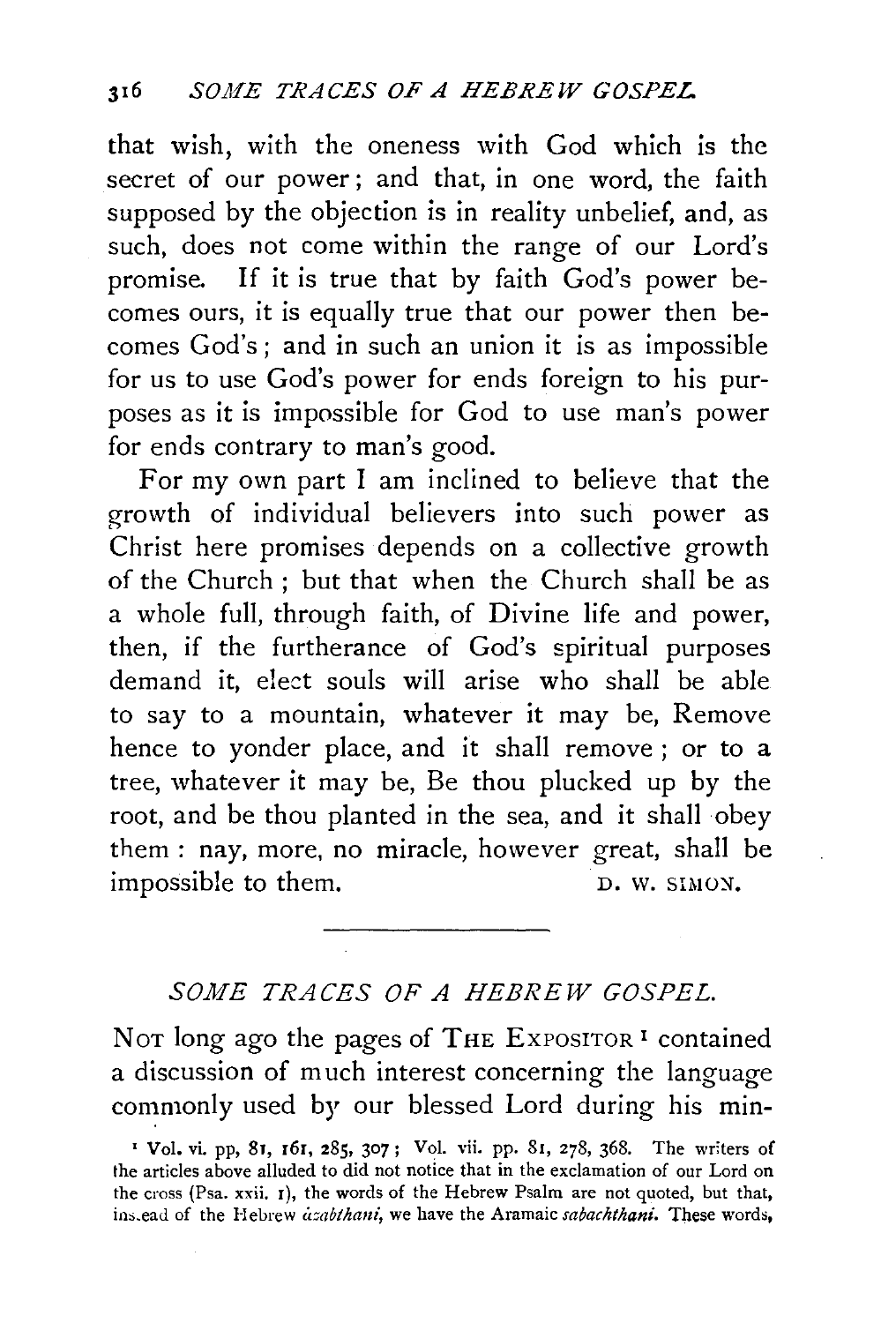istry. In the course of the discussion incidental allu· sions were made to the language in which some of the Gospels originally appeared. It may therefore be interesting to give some notice of what appears to be a trace of the existence of a Hebrew Gospel. The passage in which such a trace seems to be contained is one of the treatises of the Babylonish Talmud. It is not necessary to discuss the date of the Talmud in its present form. Unquestionably, it has undergone several modifications in its composition ; but the way in which Jewish tradition was constantly handed on, with a religious care that the original authorities should be named, and sometimes also the channels through which the narrative had come, makes it almost a matter of certainty that, when a story in the Talmud is definitely connected, as is the one about to be quoted, with the names of individuals, its truthfulness is not open to much doubt.

Now there is found in such a narrative a sentence which, from its form, can hardly be anything short of one of the utterances of our Lord. But before giving the extract in which these words are found, it will be necessary to give some historical notice of the actors in the story, in order to render it intelligible, and to shew how closely the incident recorded in it goes back to the time of our Lord's life.

The Gamaliel who is mentioned in the Acts of the Apostles<sup>1</sup> had a son, Shimeon, whose son Gamaliel II.,

uttered in the midst of great agony, would most likely be given in the form in which they had been most familiar to Jesus, and in which He had used them in his home in Galilee. The mistake of the crowd, who supposed that Elias was being invoked, also points to a dialectic peculiarity in the pronunciation of the Aramaic ; and that there was such a peculiarity in the accent of our Lord and his companions, is apparent from the remark made to St. Peter (Matt. xxvi. 73), "Surely thou art one of *them*, for thy *speech* bewrayeth thee." Acts vi. 34; xxii. 3. one of *them*, for thy *speech* bewrayeth thee."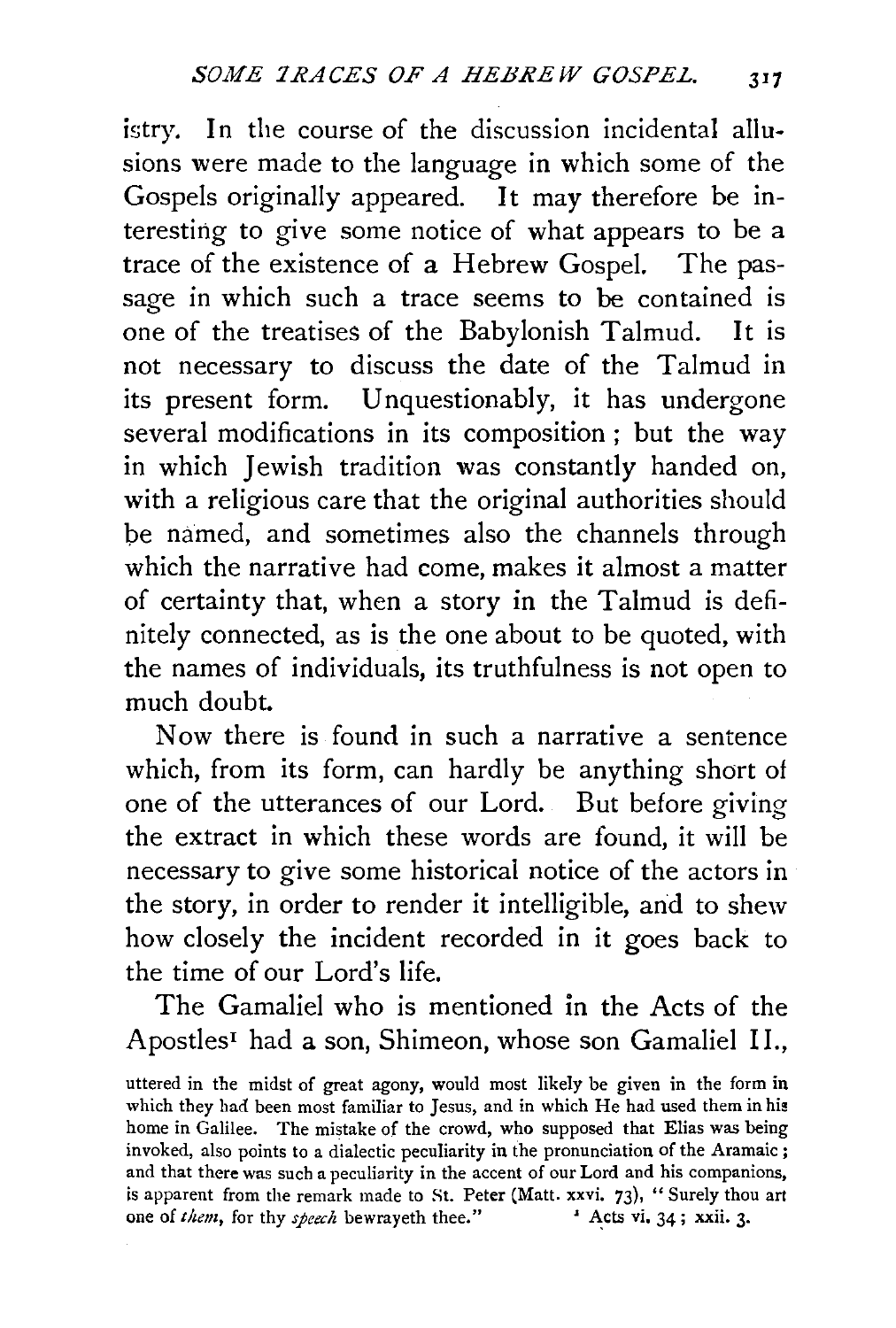and daughter Imma Shalom (the name which in the New Testament becomes *Salome),* are the persons of whom the story to be quoted is told. Imma Shalom was married to Rabbi Eliezer ben Hyrcanus. Shimeon, the son of Gamaliel 1., was in all probability older than St. Paul; and so his children may have been alive even in the life of our Saviour, and they certainly saw the Temple before its destruction by the Romans, A.D. 70. Rabbi Eliezer was one of the most learned men of his time, and to him is ascribed the book known as *Pirke Rabbi Eliezer.* It is said of him,<sup>1</sup> "If all the wise men of Israel were put in one scale of a balance, and Eliezer ben Hyrcanus in the other, he would outweigh them all." But in spite of all his fame among his own people, he fell under a suspicion of being favourable to the doctrines of Christianity: we are even told<sup>2</sup> that on one occasion he was brought before the Roman authorities on such a charge; 3 and his language at that time is such as to shew that he had been much interested in the new teaching.

Now it is clear that the wife of such a man, if she were attached *to* her own religion, would do all in her power, and get all the help she could, *to* wean her husband from what she would naturally feel were dangerous tendencies. It seems probable that the action described in the following extract4 from the Talmud was due to some such desire.

" Imma Shalom was the wife of Rabbi Eliezer, and the sister of Rabban Gamaliel (the second). Now there

• *Pirke A both,* ii. II. • *Midwsh Rabbah* on Eccles. i. 8.

<sup>3</sup> This is worthy of being remembered by those who consider that much of the persecution which fell upon the early Christians was inflicted on them by people who made no distinction between Jews and Christians.

• *Talm. Bab!. Shabbath,* 116 a, 116 b.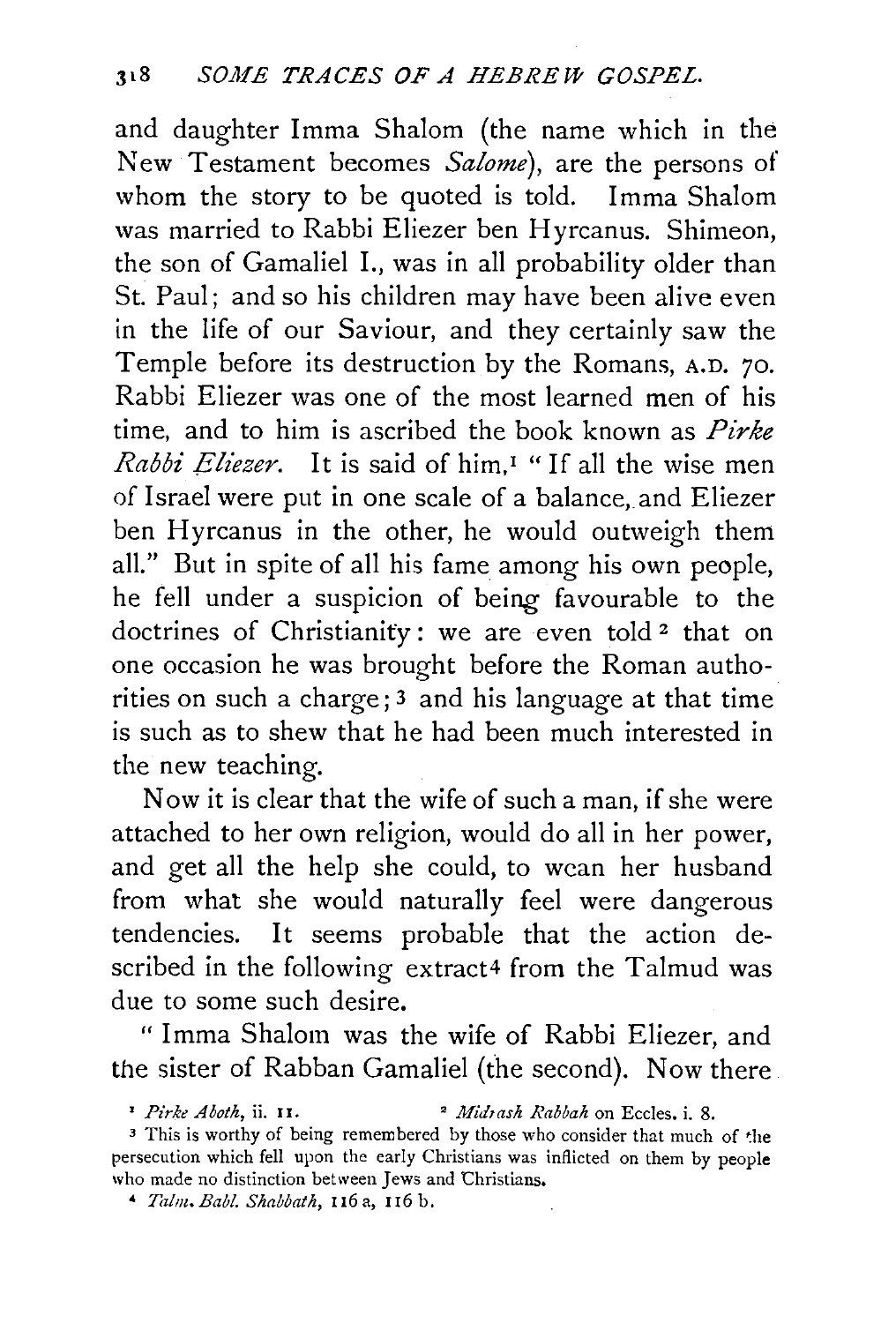was *aPhilosophus <sup>1</sup>*in their neighbourhood, who had got a name for not taking bribes, and they (Imma Shaloin and Gamaliel) wished to turn him into ridicule. So she brought him a present of a golden lamp, and they came before him (as if to take his opinion). She said to him, I should like them to divide for me the property of our family. He said, Divide it. He (Gamaliel) said to him, It is written for us *(i.e.,* in the Old Testament Scriptures), Where there is a son, a daughter doth not inherit. He answered, From the day that ye were removed from your land, the law of Moses was taken away, and another law was given; and therein it is written, *The son and the daughter shall inherit alike.* Next day he (Rabban Gamaliel) brought him (the *Phiiosophus)* a Libyan ass (a valuable present in Eastern countries). Then he said to them, I have sunk myself down *(i.e.,*  read further on) in the book, and it is there written, I am not come to take away from the law of Moses, neither *to add to the law of Moses am I come.* And it is written there *(i.e.*, in the Mosaic law), Where there is a son, a daughter doth not inherit. She said to him, Let thy light shine as the lamp (thus giving him a pointed reminder of yesterday's gift). But Rabban Gamaliel said, · The ass has come and kicked down the lamp."

With the history of this family in our minds, we can readily understand the motive of this brother and sister in making a visit to a Christian, exactly after the fashion in which Jews went to their own Rabbi ; only that their object was not to be guided by his advice, but, by finding out his weakness, to be able to hold him up to Rabbi Eliezer as a pretender to a virtue in one

<sup>&#</sup>x27; A various reading renders it probable that the word here was *Episcopus,* The man was clearly a person of distinction, and looked up to as an authority among the Christians.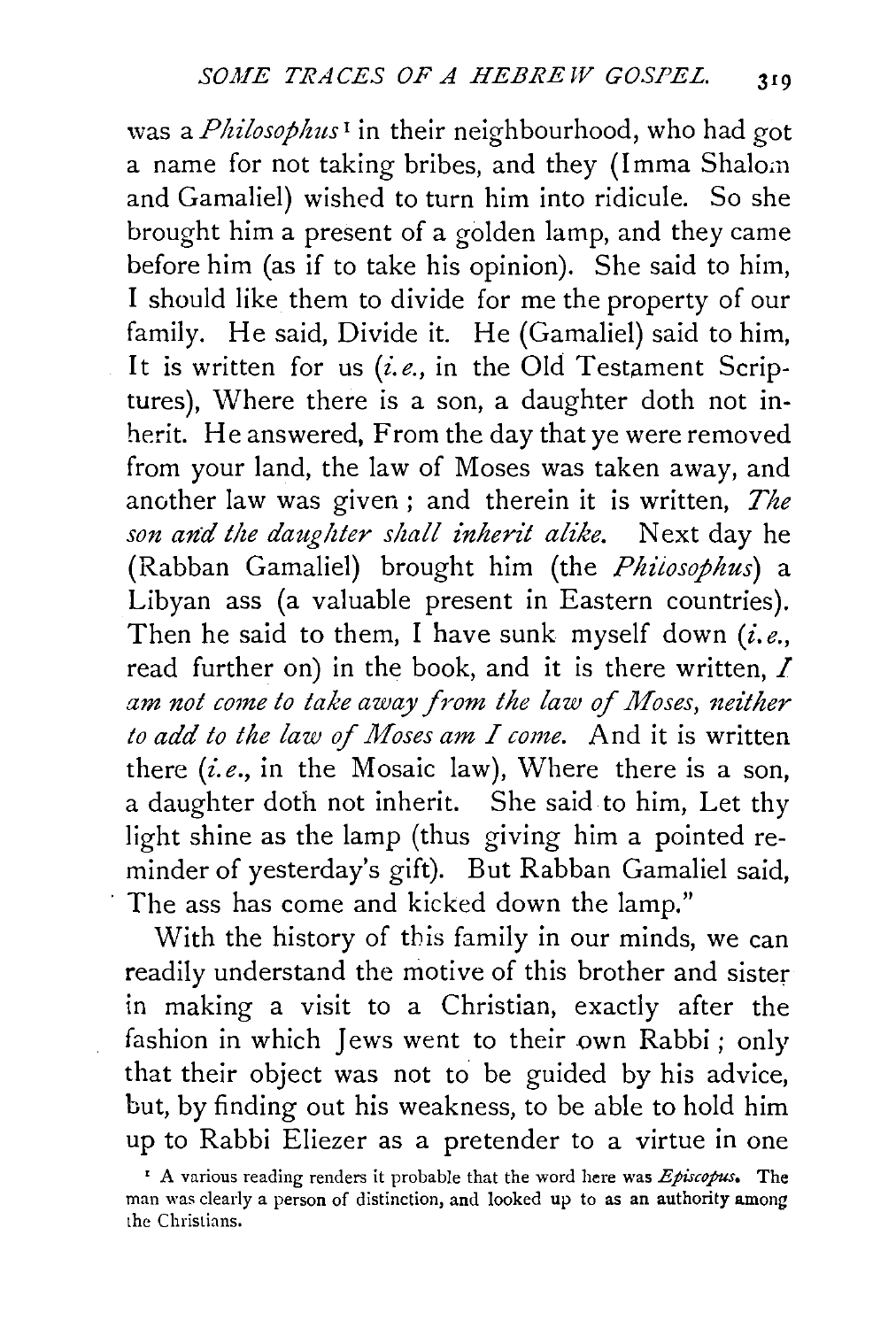respect (viz., his superiority to the temptation of a bribe) which he did not possess, and that therefore he was most likely an impostor in all.

We can see, also, in the conduct here narrated, an illustration of that tendency which St. Paul rebukes in the Christian congregations in Corinth : " Brother goeth to law with brother, and that before the unbe-<br>lievers."<sup>1</sup> Here are two persons, who must have held Here are two persons, who must have held a distinguished place in the Jewish society among which they lived, who go for an opinion to a teacher to whose religious lessons they are most strongly opposed. It does not matter that the visit before us was made only to turn the teacher into ridicule. The fact of the visit being made, as if in search of an opinion by which they might be guided, shews that such occurrences were probably not infrequent where Jews, Christians, and heathens were dwelling in one community.

It is interesting to notice that the Christian teacher was settled, and his views well known, among a Jewish population. It is most likely that the incident occurred at Jamnia, where, through the influence of Jochanan ben Zakkai (Zacchæus), the Jews, or the most distinguished part of them, were allowed by Vespasian to settle, and make, as it were, another Jerusalem. We can see from the phraseology-" From the day that ye were removed from your land"-that the story goes back to the times when the generation lived who had been in Jerusalem at the overthrow.

This Christian teacher, to whom their visit was made, is represented to us as speaking of another law which he places on a level with the law of Moses, and which he declares to have superseded that law since the

• 1 Cor. vi. 6.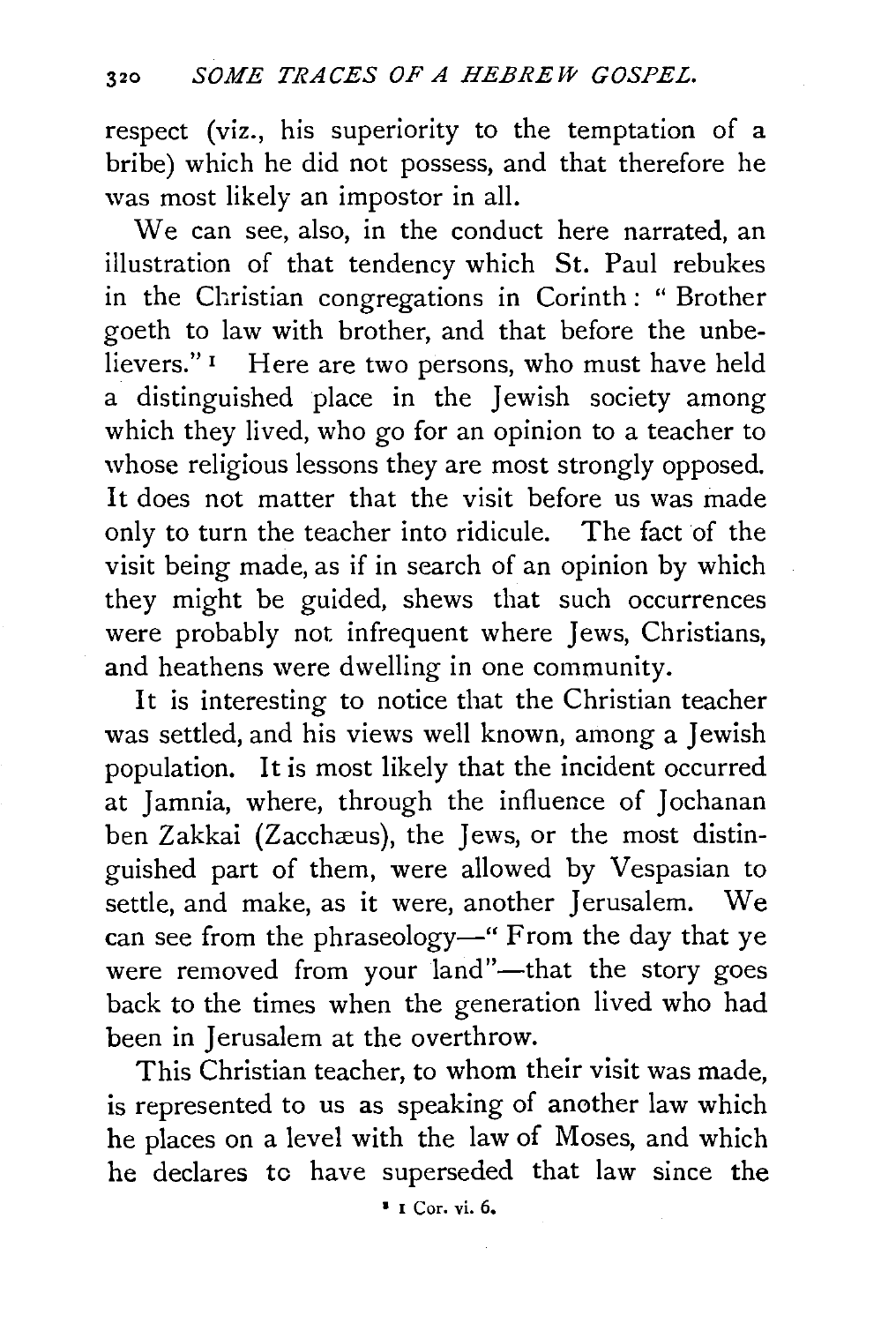overthrow of Jerusalem. This new law he possesses in a *book, i.e.,* in a roll, as a collected volume, exactly in the same way as he possesses the Pentateuch. We therefore cannot doubt that, whatever it was which he had, it was a complete work ; for he says at the second visit, "I have read further on in the book." The words preserved to us as extracts from this book are not exactly a rendering of any Verses in our Gospels ; but there are many reasons why this was likely to be the case. We can see that even Rabban Gamaliel, in quoting from the Old Testament, gives rather the spirit than the letter of the law. ·There is no such sentence to be found in Holy Writ as, "Where there is a son, a daughter does not inherit. The words of Scripture are, "If a man die, and have no son, then ye shall cause his inheritance to pass unto his daughter."<sup>1</sup> From which sentence the rule was derived which Gamaliel propounds. We may in the same way suppose that the quotations made by the *Fhilosophus* are not to be taken as literal extracts from his book.

But we may, on the contrary, believe that they are the very words of some one of those many accounts of the Gospel history to which St. Luke alludes in the preface of his Gospel ; and that in an Aramaic Version the words of Jesus had been given forth to some audience in the form which they have here retained, and had been so recorded in a Gospel long since lost.

The two passages quoted from his book by the *Philosophus* do not, however, stand on the same footing. For the first—" The son and the daughter shall inherit alike "-we have no parallel whatever in the Gospels. But when we turn to the lessons inculcated

YOL. lX,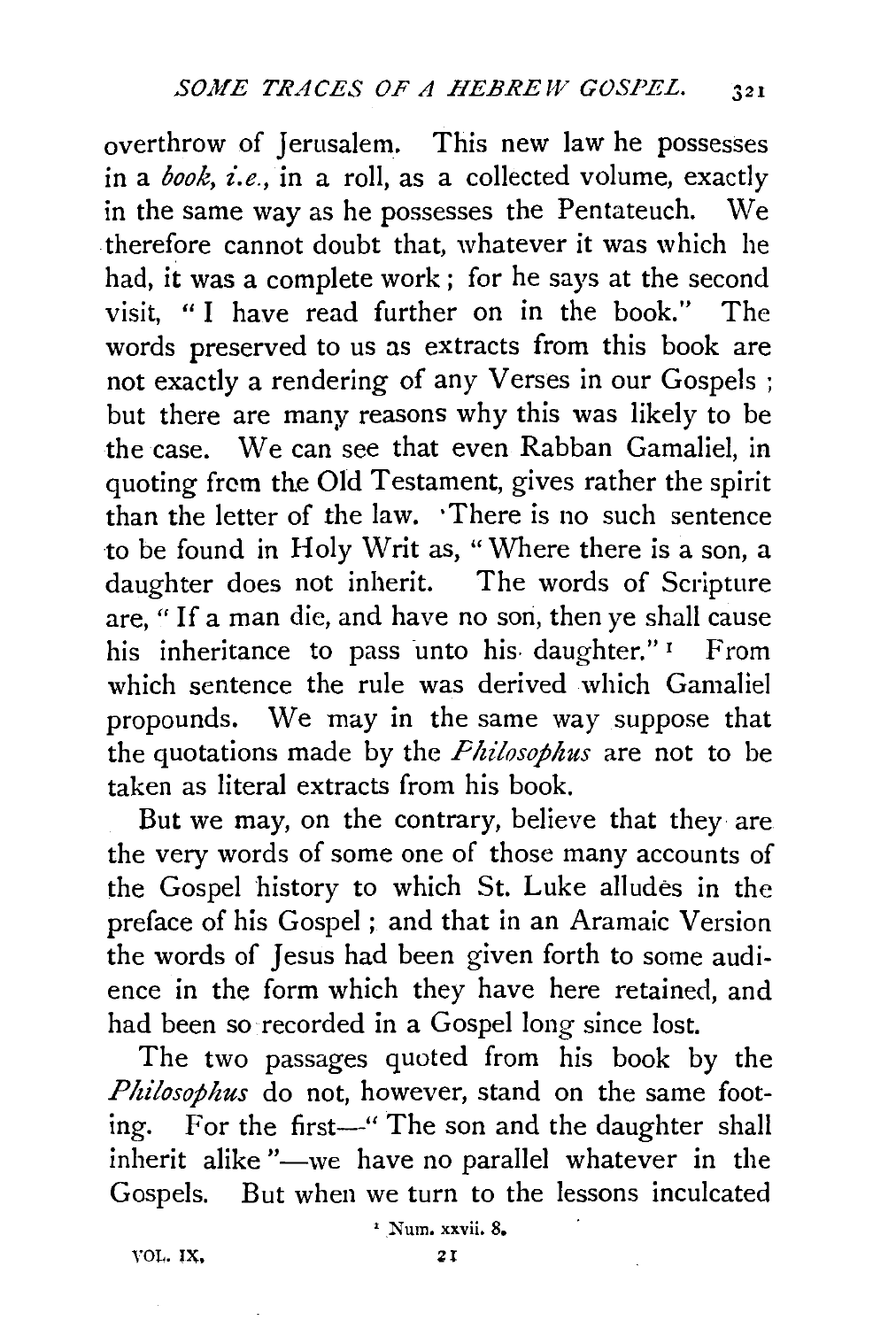by the apostles, we find something which may have very well been the outcome of such teaching as is here described as contained in one part of the book. St. Paul's lesson to the Galatians breathes the same spirit. " In Christ Jesus there is neither male nor female." <sup>1</sup> There may well have been an utterance of Christ on which these words of his great Apostle are grounded, and which-like "It is more blessed to give than to receive "<sup>2</sup>-have found no place in any Gospel, but are among. those many things of which St. John hyperbolically says "the world could not contain the books," if they had been recorded every one.

But it is also rendered very probable that our Saviour did utter more than once some such lessons as that which spake of the equality of man and woman, if we consider who were those who so closely followed Him and ministered unto Him during his public life. It would be difficult to find any other great teacher of old times about whom it is so often mentioned that, in the throng about him, women were included. Yet this is a marked feature in the story of Christ's life on earth. Among the Jews, as we can see from this narrative, the position of women was an inferior one to that of men. And there are traces of the same inferiority in the Gospels, notably in that thought which is attributed to the disciples when they came back and found their Lord talking with the woman of Samaria : "And they wondered that he talked with *a woman*" 3 ( $\mu$ <sub>ET</sub>à  $\gamma$ vvauxós). There must have been a different feeling in Christ's mind from that current among his countrymen, and the feeling must have manifested itself by actions and words before He brought about Him the ministra-

<sup>1</sup> Gal. iii. 28, <sup>2</sup> Acts xx. 35, <sup>3</sup> John iv. 27.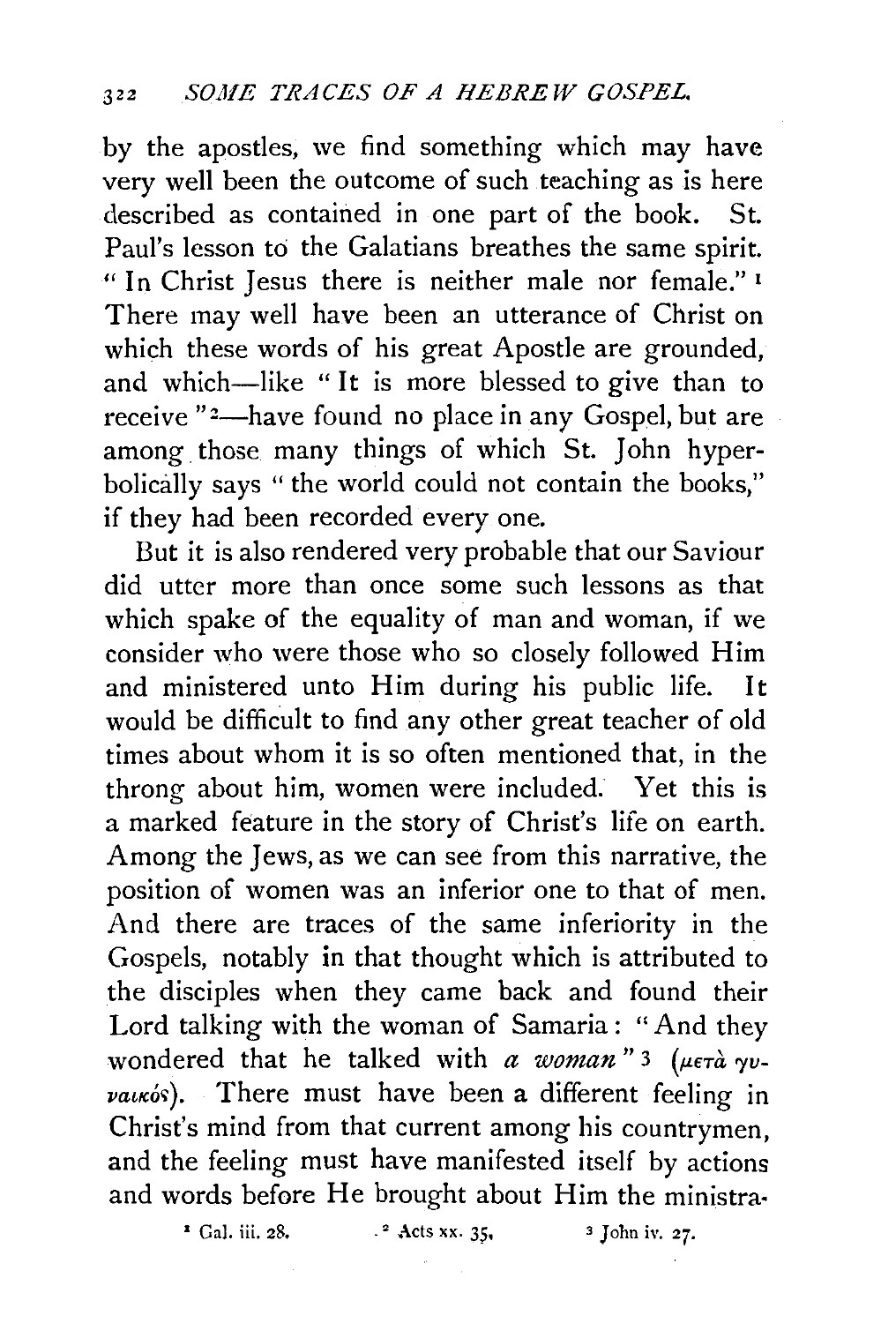tions of so many women ; else it would not have been said of Him that "Jesus loved Mary and her sister Martha," and we should not have heard of the women at the cross, and the women bringing spices to the grave of their crucified Teacher. It is therefore in no wise impossible that, among the sayings of Jesus, may have been some not preserved in our Gospels, which spake in the tone of this text of the *Philosophus* in the Talmud, and said, "Son and daughter shall inherit alike."

But when we come to consider the second text, we seem to be on much firmer ground. We have a sen· tence couched exactly in the form in which Jesus is reported to have spoken in the discourse in which He sets forth more fully than elsewhere the spirit of the gospel, and the changes which He sought to work among his followers, and through them upon the world. No other teacher had spoken to the Jews as though he personally could contemplate the law of Moses as something that might be changed. But, "Think not that I am come to destroy the law and the prophets : I am not come to destroy, but to fulfil,"  $\frac{1}{1}$  is in the very tone of the words of the text quoted by the *Philosophus.* The sentiment is the same, and the use of the first person, in a sentence quoted from what is called " another law," and placed on a level with that of Moses, stamps the quotation as one that can be referred to no other speaker than Jesus, on whose followers we see that the actors in this story had the strongest motive for casting ridicule. In these words we have a sentence of Jesus in such shape as oral teaching had caused it to assume. And the words so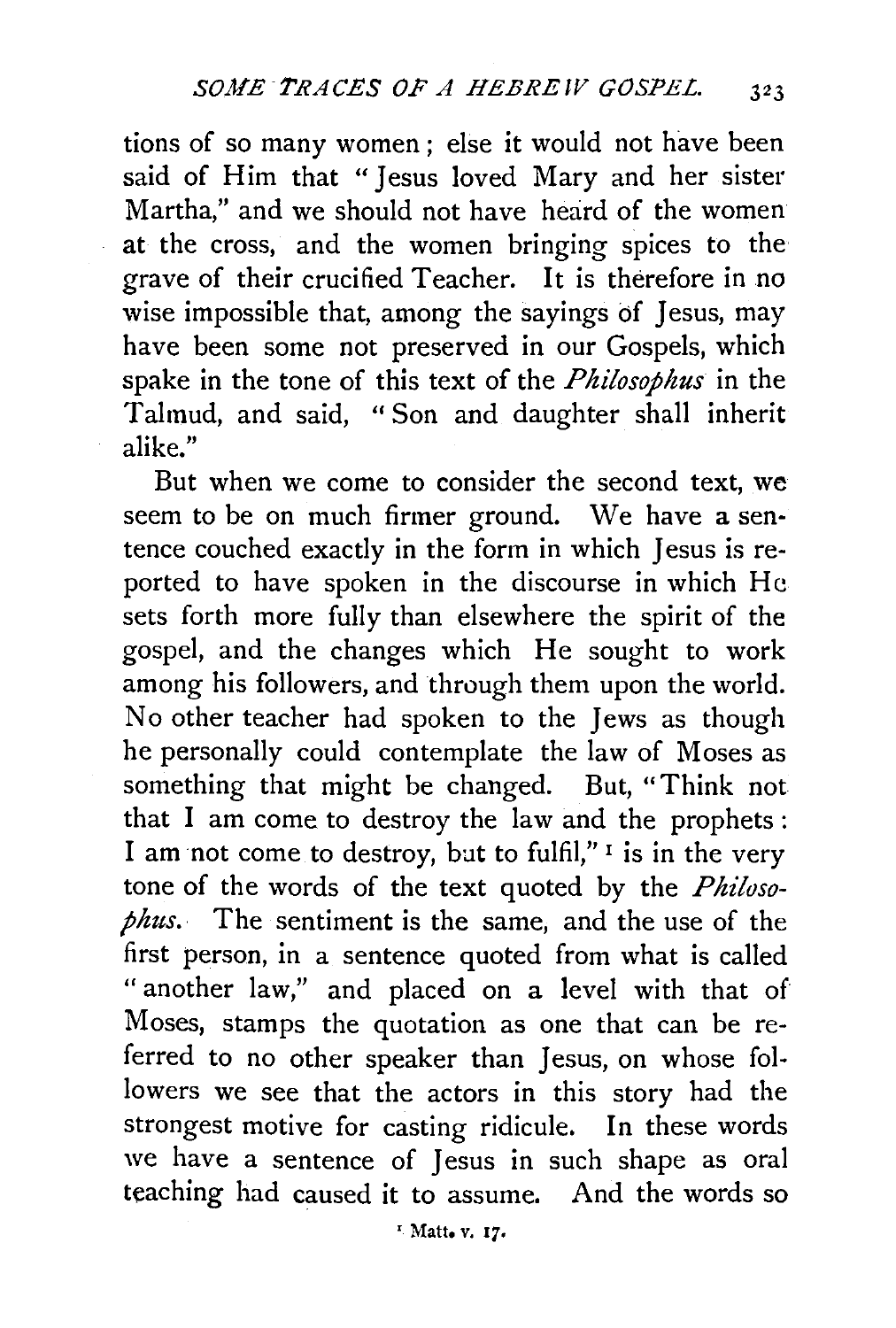preserved were part of a book containing that " other law" by which the Christian teacher was guided, and prepared to give his guidance to others. Such a book can hardly have been anything else than the Gospel in Hebrew.

Accepting this conclusion, there are a few reflections which may be made upon it in reference to those Gospels which have been preserved to us. No doubt the early Church selected for circulation, and for insertion in the canon of Scripture, those narratives of the life of Jesus which were stamped with the greatest authority, and had gained the widest acceptance in the Church, and that in them we have a faithful picture of such events in the life of our Saviour as they deal with. But the earliest of the Synoptic Gospels was probably not put into its present form for a quarter of a century after the Crucifixion. Notes of discourses may have been, and most probably were, preserved from the first ; but there were no doubt many circumstances related by the apostles to their first congregations which have not been included in any Gospel. And we can easily understand how variations in reported narratives may go to much greater extent than the difference between the passage of St. Matthew and the Version which the *Philosophus* of the Talmud seems to have had, without there being any designed deviation from a correct report. The variations therefore which we find in the narratives of the Evangelists ought not to weaken their credit in any degree, for verbal accord was not what their writers desired to attain. Each from his own point of view wished to present Christ as He lived, and to give to others the impression which had been produced upon himself.